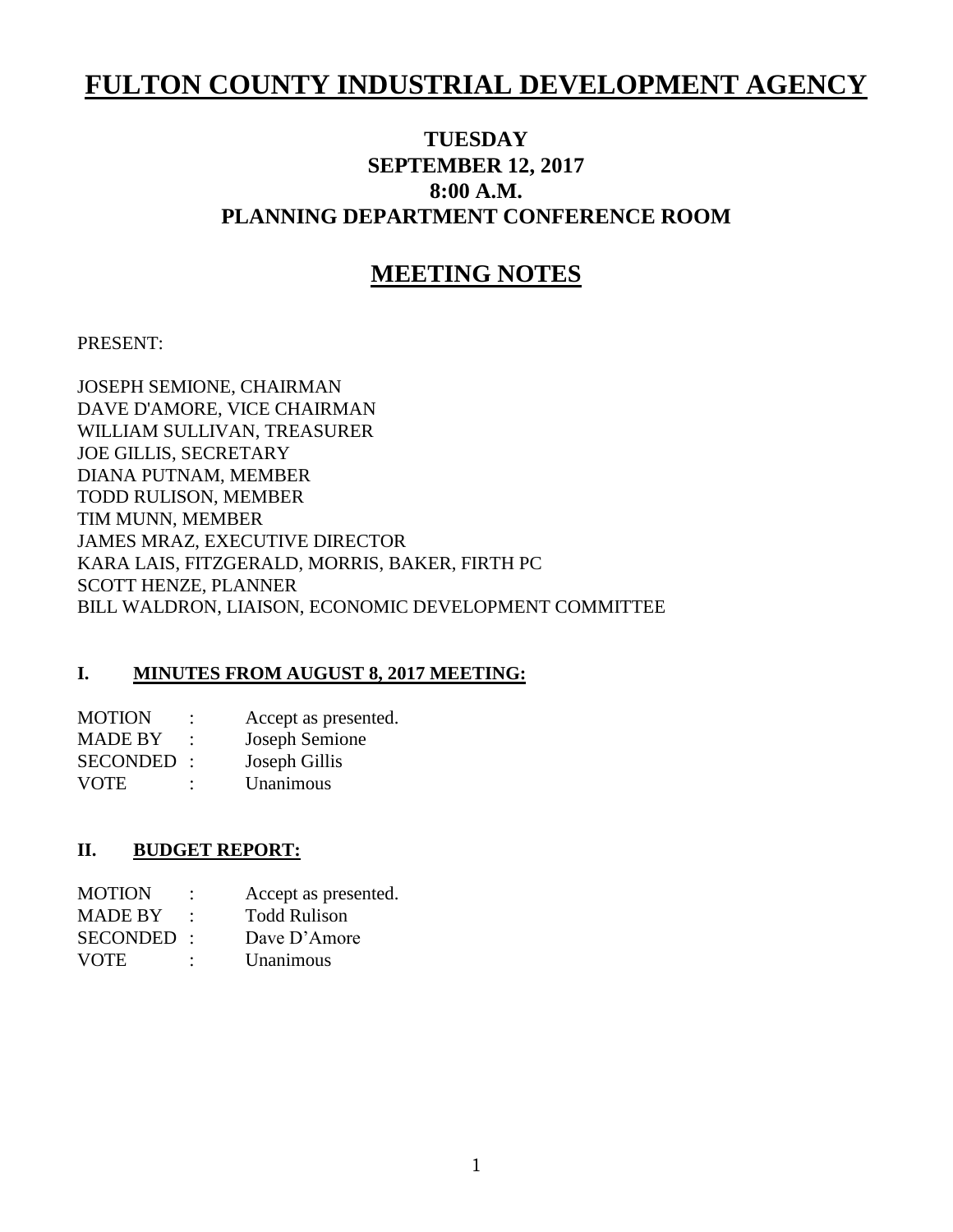#### **III. COMMITTEE REPORTS:**

- A. Nominating Committee:
	- No report.
- B. Audit Committee:
	- No report.
- C. Governance Committee:
	- No report.
- D. Finance Committee:
	- No report.
- E. Other Reports:
	- Economic Development Committee : Bill Waldron
	- Fulton County Center for Regional Growth : Ron Peters

#### **IV. OLD BUSINESS:**

#### **A. Site Selector's Advisory Forum:**

- Held on Friday, September 8, 2017 at the Holiday Inn
- 3 Corporate Site Selectors from the Site Selector's Guild gave presentations:
	- A. Dennis Donovan
	- B. Jay Garner
	- C. Jim Renzas

.

• Approximately 60 attended this event.

IDA DISCUSSION: Joe Semione stated that he thought the event was excellent. He stated the Site Selectors identified two (2) trends that were of concern to them:

- 1. The fact that the County's population is declining.
- 2. The fact that the County's labor force is declining.

Joe Gillis stated that he heard three (3) things in particular from the Site Selectors:

- 1. The Site Selectors handle approximately 30% of the projects involving private investment. The balance of 70% are handled directly by the companies themselves.
- 2. The food processing industry looks for both water and key wastewater rates.
- 3. The Site Selectors were complimentary of the local economic development officials.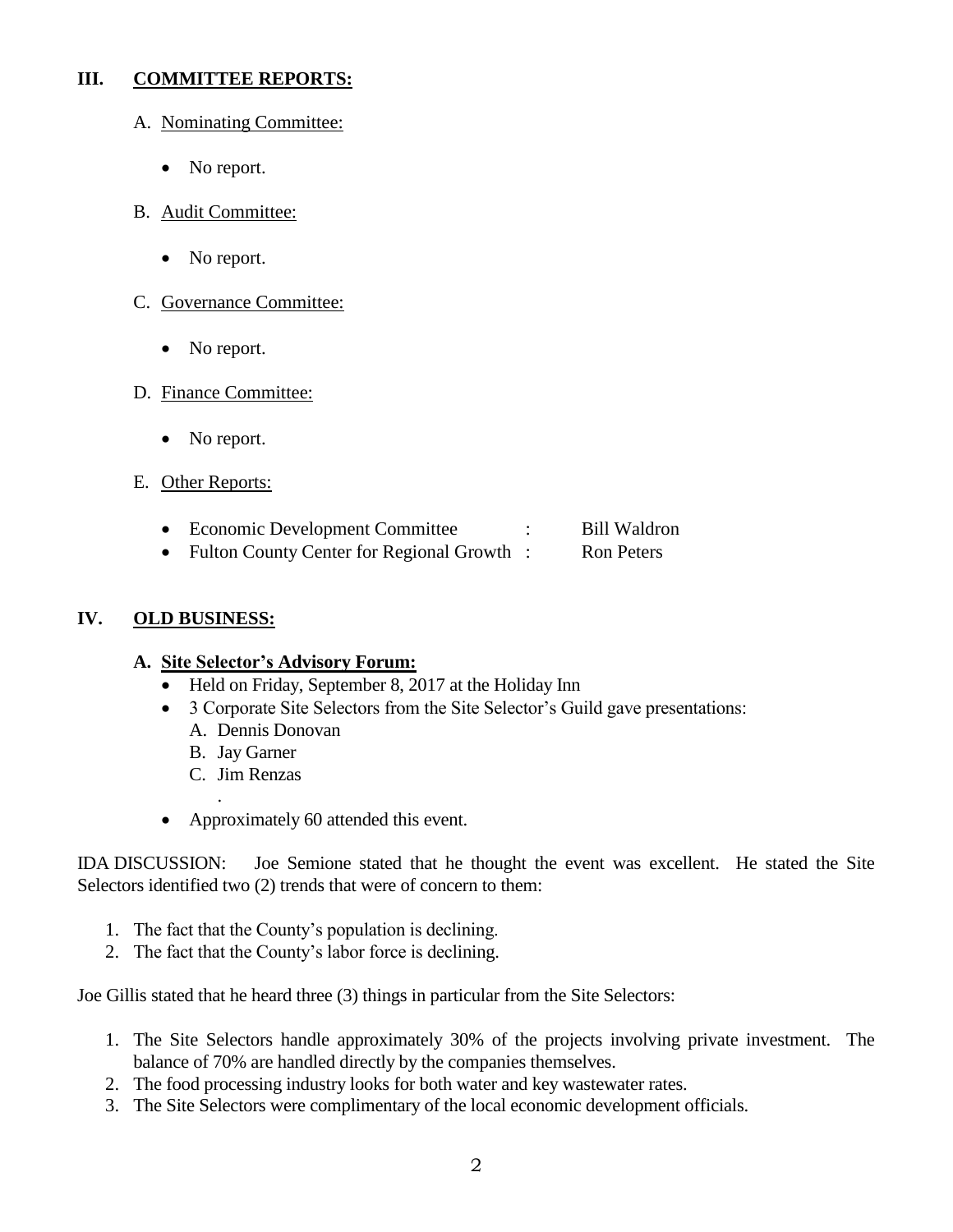Tim Munn stated that listening to these three (3) experts coming from different parts of the country provided a good perspective of where we are with respect to economic development. He stated they advised not to have high expectations for Tryon being developed quickly. He stated the Site Selectors stated that will take time. He also stated that the Site Selectors stressed the importance of workforce development and workforce training.

Diana Putnam stated that the Site Selectors emphasized targeting specific types of industries into the County. She also stated that they mentioned that the lack of diversity in the County could be an issue. She stated the Site Selectors advised that companies desire a diverse workforce which may not be available at present in Fulton County.

Jim Mraz stated the Site Selectors stated that, while Tryon is a nice tract of land, it's not visually attractive at present. They recommended the following:

- 1. Demolish all existing buildings.
- 2. Clear out trees and shrubs so that companies can visually see lots.
- 3. Remove the remaining fencing and razor ribbon wire on the real property.

Tim Munn asked if there's a plan for taking the buildings down at Tryon. Jim Mraz explained that the plan has been to remove all of the buildings on the outside of the County Road 117. It's always been felt that the value at Tryon is in the underlying land not with the buildings that sit upon it. He stated the County has been trying to get its Demolition Team to tear the buildings down. He stated this has not gone as quickly as had hoped. Bill Waldron stated that the County's Demolition Team is always busy and only do building demolitions on a part-time basis. Todd Rulison stated that he previously recommended the County create a permanent full-time Demolition Team. Joe Semione stated the concept was approved by Supervisors.

Scott Henze stated that the Site Selectors saw as a strength the County's low cost and affordable land and low cost labor.

# **B. IDA Website:**

#### **1. Status Report:**

- Domain name: [www.fcida.org](http://www.fcida.org/)
- Emery Design has made a number of final changes to the Website
- Received input from Site Selectors on what economic development websites should include. Websites should include data recommended by International Economic Development Council (IEDC).
- The IEDC has defined what they consider to be the data standards in site selection:
	- $\triangleright$  Demographics
	- > Labor Force
	- $\blacktriangleright$  Leading Employers
	- New/Expanding Companies
	- **►** R&D Centers
	- > Education
	- Workers Comp. and Unemployment
	- > Management Relations
	- > Transportation
	- $\triangleright$  Taxation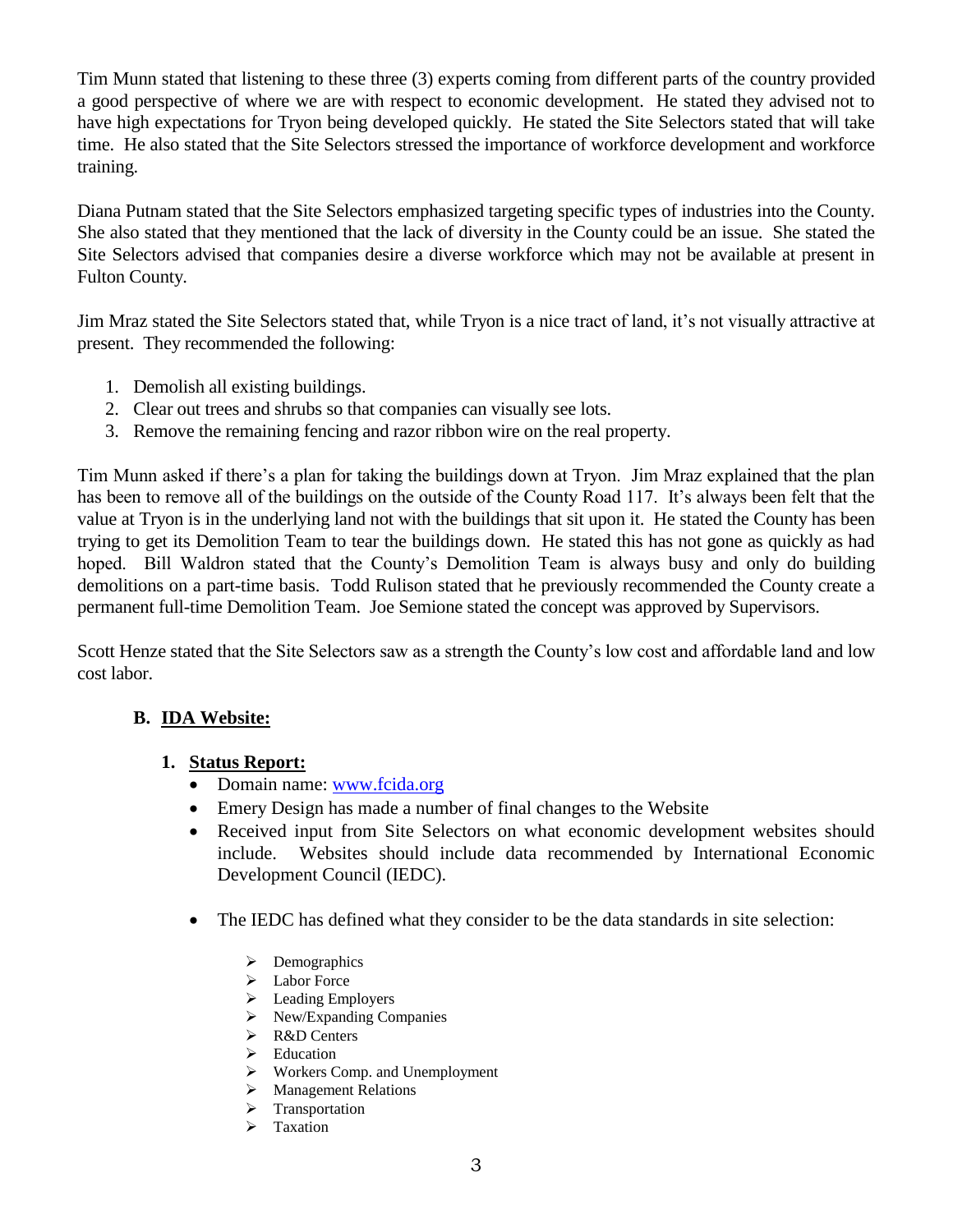- > Environmental
- **►** Government
- $\triangleright$  Ouality of Life
- Based on that input, additional information will be added to website.

IDA DISCUSSION: Jim Mraz reviewed the information on the Agenda. Jim Mraz stated the Site Selectors discussed economic development websites. He stated that they found the County's and CRG's websites to not be useable by mobile devices. They recommended those sites be modified so that they could be used by mobile devices. The Site Selectors also advised that certain data must be on all economic development websites. They recommended that the types of data match the International Economic Development Council's standards for data. Jim Mraz stated that he will try and get some or all of this data collected so that it can be placed onto the IDA's new website.

# **C. Fulton County's 2017 E-Newsletter Campaign:**

- Shannon Rose is administering and managing this E-Newsletter Campaign for Fulton County.
- Will e-mail/mail six (6) E-newsletters to 425+/- builders, developers and investors advising them of investment opportunities available now in Fulton County.
- Goal: Attract private investment into Fulton County.
- $\bullet$  1<sup>st</sup> Newsletter sent out in July.
- $\bullet$   $2<sup>nd</sup>$  Newsletter being sent out this week.
- Distribute copies of Newsletters 1 and 2.

IDA DISCUSSION: Jim Mraz distributed copies of Newsletters 1 and 2. He stated four (4) additional newsletters will be distributed. He stated the goal of this exercise is to try and attract one (1) or more developers to invest into Fulton County.

# **D. Fulton County's Proposed 2018 Marketing Campaign:**

- At the August 8, 2017 meeting, the IDA Board agreed to sponsor an application to National Grid on behalf of Fulton County to obtain a grant to match the \$100,000 Fulton County was budgeting for this Campaign.
- This Application has been filed.

IDA DISCUSSION: Jim Mraz stated that, at the last meeting, it was unknown whether the IDA or CRG would be the applicant for this grant. Fulton County subsequently decided to have the IDA submit the application. The application has been submitted and is currently being massaged to meet the requirements of National Grid's Grant Program.

# **E. Roof Repair to Control Building at Tryon Wastewater Pump Station:**

- The existing shingled roof on the building housing the controls for the wastewater pump station is worn and should be replaced.
- At the August 8, 2017 IDA meeting, the Board authorized hiring the firm that submitted the lowest quote.
- Four (4) contractors were contacted and asked to provide a quote to replace the roof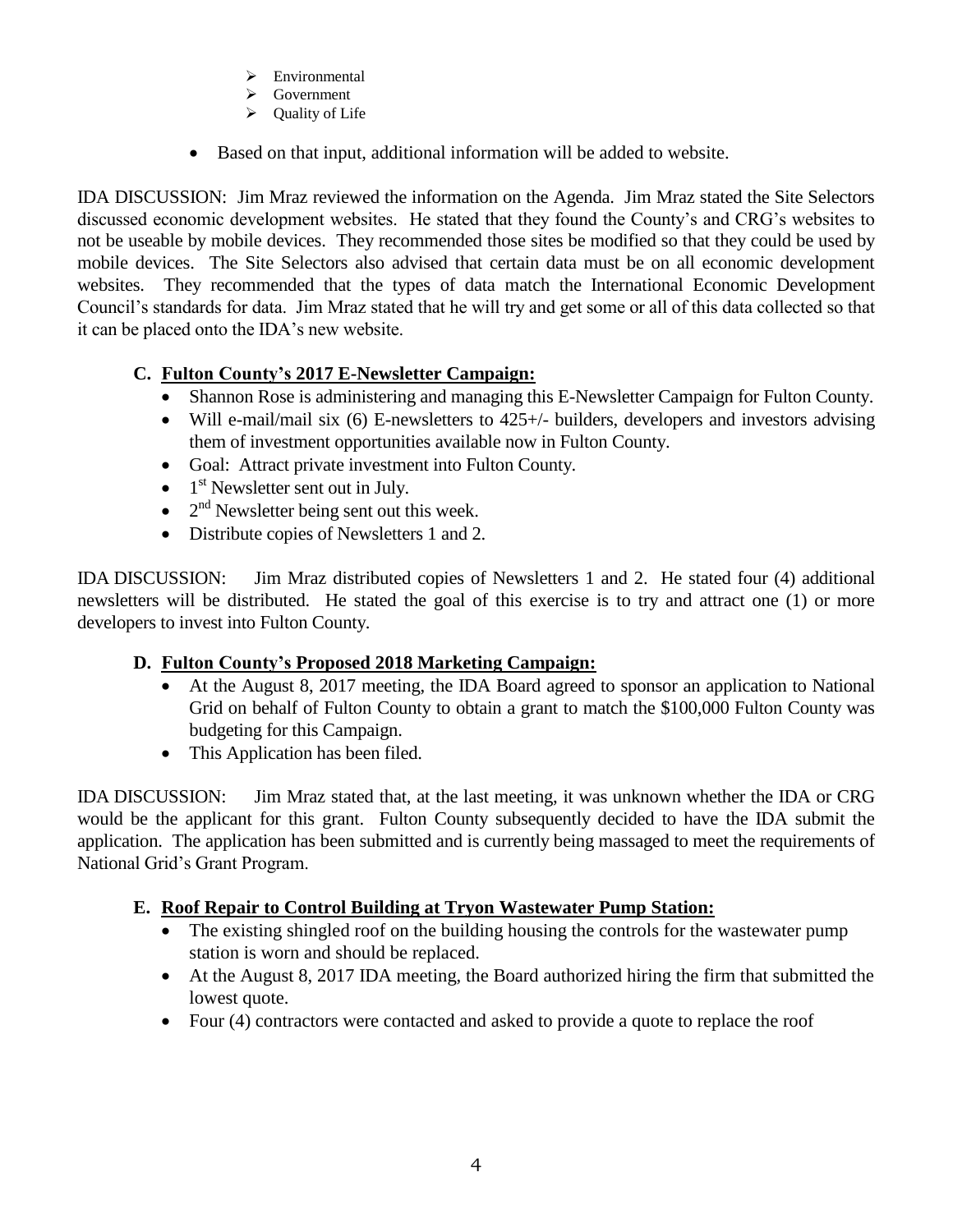• Three (3) quotes were received:

| Contractor      | <u>Quote</u> | Scope of Work                                         |
|-----------------|--------------|-------------------------------------------------------|
| Claus Roofing   | \$ 580       | Remove existing roof, ice/water shield, new shingles. |
| Correll Roofing | \$995        | Remove existing roof, ice/water shield, new shingles. |
| Titan Roofing   | \$2,500      | Remove existing roof, ice/water shield, new shingles. |

Based upon quotes received, Claus Roofing was retained to make roof repairs.

#### **F. Roof Repair to Electrical Building at Tryon:**

- The roof on the building housing the electrical switchgear needs repair work done on it to ensure it is water tight.
- This is the roof that leaked last winter causing damage to the electrical switchgear
- At the August 8, 2017 IDA meeting, the Board authorized hiring the firm that submitted the lowest quote.
- Three (3) quotes were received:

| Contractor      | Quote    | Scope of Work                                                 |
|-----------------|----------|---------------------------------------------------------------|
| Correll Roofing | \$ 3.755 | Flash seams with liquid roof tape, 2 coats GACO roof coating. |
| Claus Roofing   | \$2.500  | EDPM cover strips over all points. Seal with lap cement.      |
| Titan Roofing   | \$ 3.500 | Prime deck, 2 coats Elastomeric coating.                      |

• Each contractor proposed a different method for repairing the roof.

IDA DISCUSSION: Jim Mraz reviewed the information on the Agenda. Scott Henze reviewed the different scopes of work offered by the three (3) contractors who submitted quotes. Jim Mraz stated that one (1) additional work task that should be addressed. In order to ensure that rain and snow don't get up underneath the roof vent that sits on top of the electrical building, something should be done to this vent. He stated that no one is really sure how the water that damaged these electrical switchgears got into the building last winter. The best guess is that it came up through this vent or there was a leak in one of the riveted seams in the roof. He stated the question here is whether the IDA should patch just the seams or seal the entire room. After a brief discussion, it was the unanimous consensus of all present to have the entire roof sealed. The IDA Board unanimously agreed to have Jim Mraz contact Claus Roofing to get a price for sealing the entire roof since they were the only firm that didn't. Based upon the quotes for sealing the entire roof, the IDA Board agreed to award a contract to the firm that submitted the lowest price to seal the entire roof.

It was also agreed to ask for separate pricing from whichever firm submits the low bid for sealing the roof to implement a method for insuring that no rain or snow gets up underneath the roof vent. Options include constructing a wooden enclosure around the vent, relocating the vent to the side of the building and patching the hole in the roof where the vent was removed from, as well as installing a curb for the vent to sit on and to have that curb flashed. All these and other options will be presented to the contractors and an appropriate solution selected.

#### **G. F-Wing of Building 3:**

- CT Male's design plans for project are 90% complete.
- Meeting held with County officials to review plans.
- It was decided to wait until National Grid's charge is known for installing a new electric service to the Tryon Technology Park.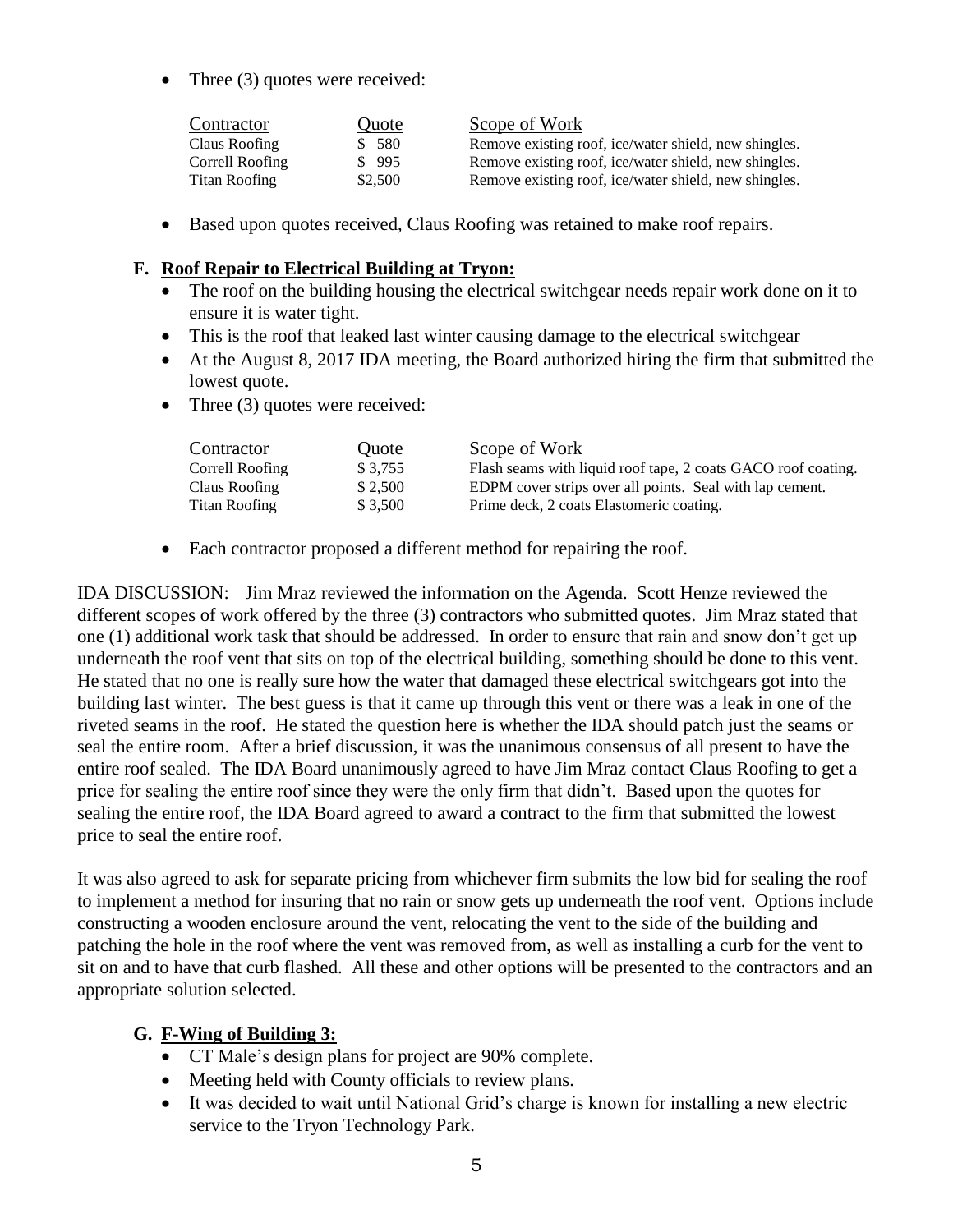#### **H. Buildings 3 and 60:**

- 1. Background
	- Building 3 was the former Administrative/Education Center for Tryon. The Building has:
		- $\geq 60,000$  sq. ft.
		- $\triangleright$  Office, classrooms, pool, gym and auditorium
		- $\triangleright$  At present, no power to the building
		- $\triangleright$  Appraisal completed
	- Building 60 was the former Maintenance Building. The Building has:
		- $\geq 14,000$  sq. ft.
		- Office, storage, warehouse, manufacturing space
		- $\geq 3$  –bay garage
		- $\geq 2$  loading docks
		- $\triangleright$  At present, no power to the building
		- $\triangleright$  No appraisal
- 2. Building 60 Appraisal
	- At the August 8, 2017 IDA meeting, IDA members expressed an interest in selling/leasing Building 60.
	- IDA members asked to obtain a quote to prepare an appraisal.
	- Sterling Appraisal has submitted a quote to prepare this appraisal.
	- Quote: \$1,500

IDA DISCUSSION: Jim Mraz reviewed the information on the Agenda. There was a brief discussion regarding the potential for leasing this building out. It was agreed the appraiser be asked to provide an appraisal for the sale price but also for the lease price for this building. Jim Mraz stated that he would ask Sterling Appraisal to add that to their appraisal report.

#### IDA ACTION:

MOTION: To authorize hiring Sterling Appraisal at a price of \$1,500 to prepare an appraisal on Building 60 at the Tryon Technology Park.

| <b>MADE BY:</b>  | Dave D'Amore   |
|------------------|----------------|
| <b>SECONDED:</b> | Joseph Semione |
| VOTE:            | Unanimous      |

- 3. Building 3
	- At the August 8, 2017 meeting, IDA members expressed an interest in selling this building.
	- The IDA Board discussed retaining a realtor/broker to market this building.